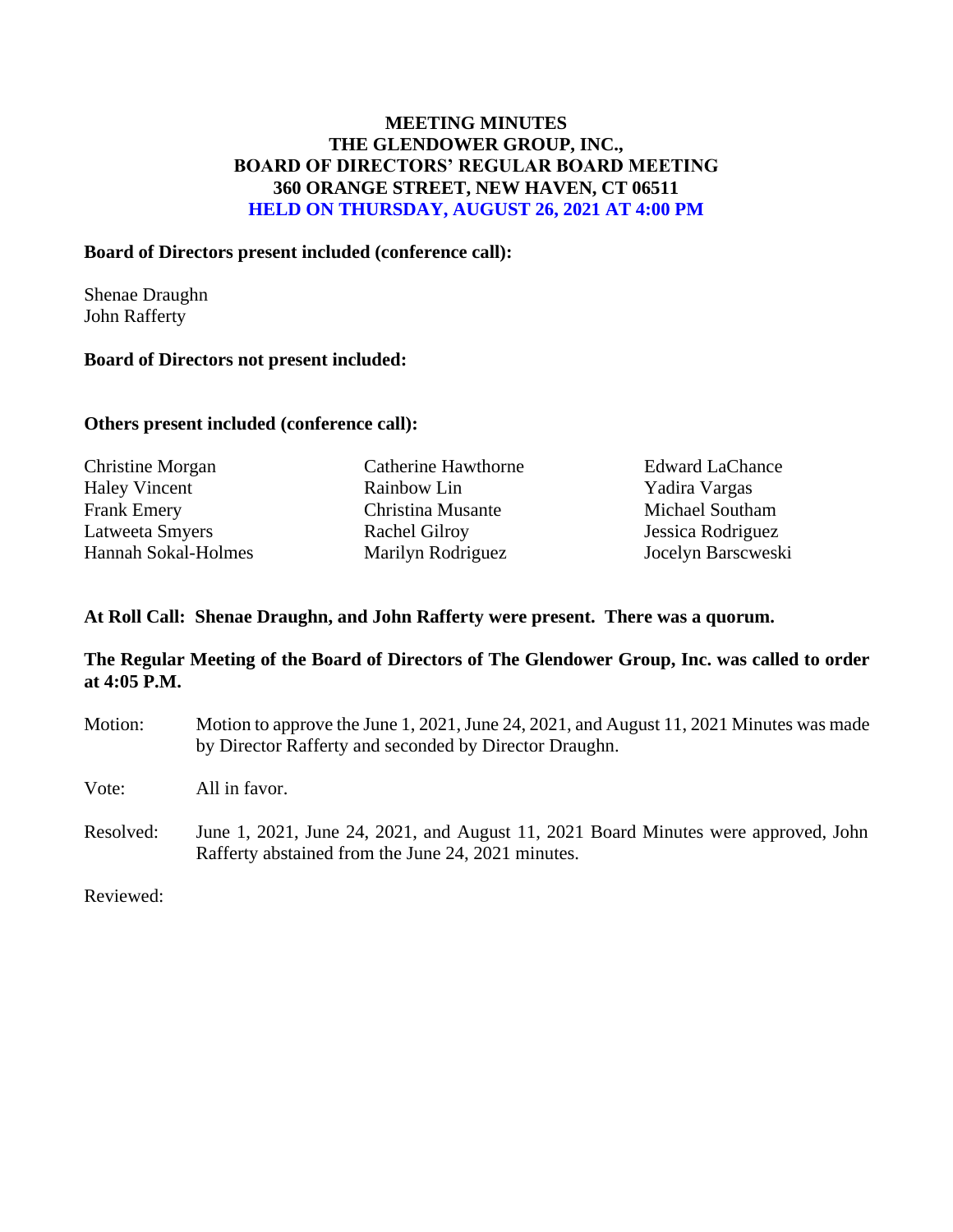#### **Resolution Number GG 08-15/21-R**

# **RESOLUTION AUTHORIZING THE GLENDOWER GROUP TO SERVE AS THE CO-DEVELOPER OF THE ST. LUKE'S DEVELOPMENT CORPORATION WHALLEY AVENUE PROJECT**

**WHERAS**, in 1997, congregants of St. Luke's Episcopal Church founded St. Luke's Development Corporation (SLDC), a not-for-profit corporation seeking to provide neighborhood retail amenities, high-quality affordable housing, and affordable office space in New Haven's Dixwell neighborhood; and

**WHEREAS**, The Glendower Group (Glendower) is a nonprofit 501(c)(3) corporation established in November 2001 as an instrumentality to the Elm City Communities / Housing Authority of New Haven (ECC/HANH), Connecticut; and

**WHEREAS**, SLDC has now acquired additional properties located at 117-125 & 129 Whalley, 10-12 Dickerman, and 34-36 Sperry (Project); and

**WHEREAS**, this project requires certain predevelopment and development services in connection with the development of the Project, St. Lukes Development Corporation has determined a need for a co-developer to assist with the development of the Project, and desires to work with Glendower as co-developer to undertake the Project; and

**WHEREAS, to utilize Low-Income Housing Tax Credits as a source of financing for the Project, Glendower and SLDC have agreed to form an ownership entity to develop the project that will consist of a to-be formed limited partnership or limited liability company (Ownership Entity), with Glendower and SLDC each serving as members of the general partner or managing member, as applicable, of the Ownership Entity or GP); and**

# **WHEREAS, the parties have agreed that Glendower will own a 75% interest in the GP and serve as the GP's managing member and that SLDC will own a 25% interest in the GP. The other partner or member, as applicable, of the Ownership Entity, will be the limited partner or investor member, as applicable (Equity Investor); and**

**WHEREAS**, Glendower shall provide all guarantees required to complete the project, including but not limited to those required by the Equity Investor or any such lender such as construction completion guarantees; operating deficit guarantees; tax credit recapture guarantees; and construction and permanent lender guarantees, as required by the Equity Investors and, if applicable, the lender; and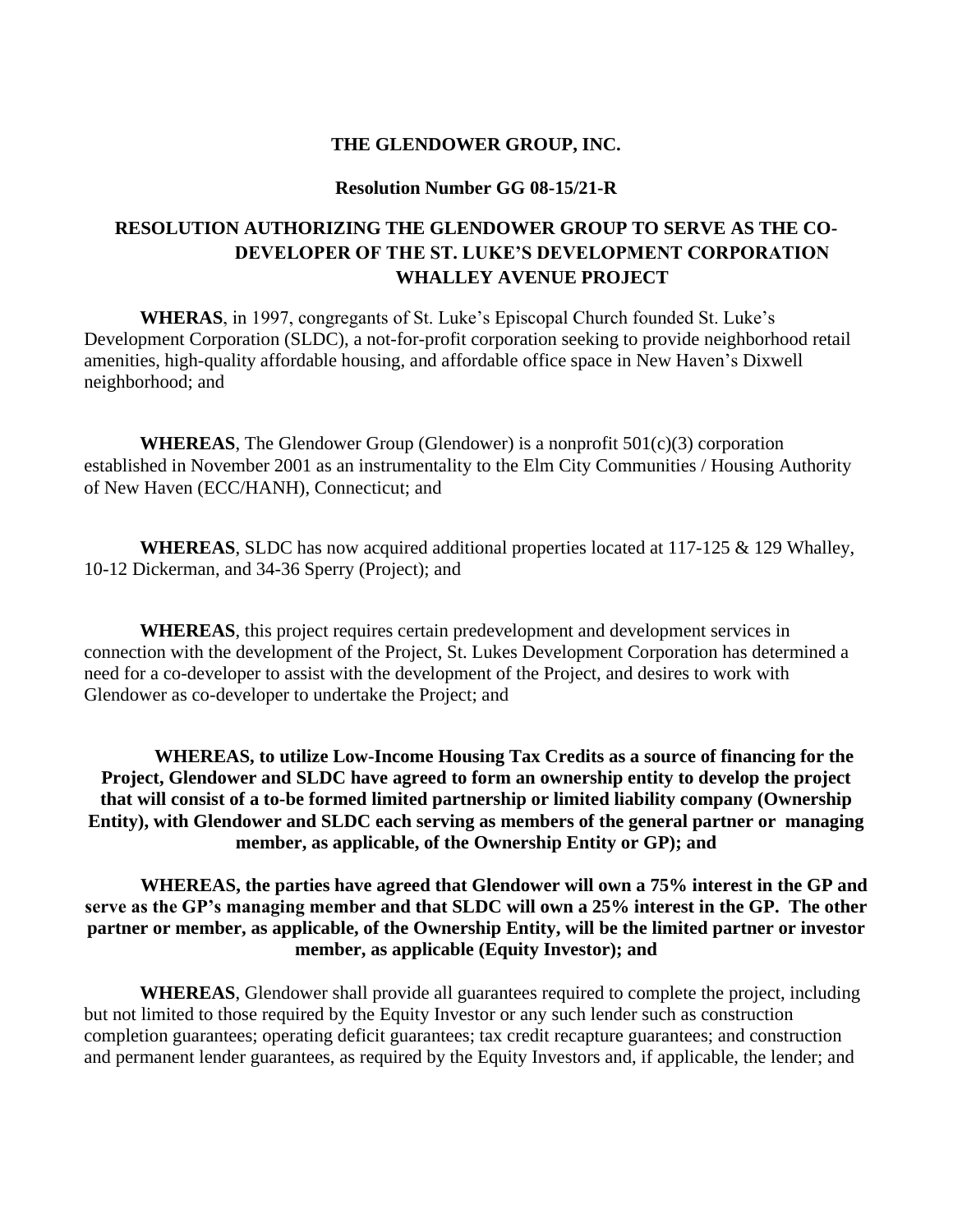**WHEREAS**, the project shall consist of approximately fifty-five residential units and appurtenant commercial or retail space. The occupancy and income requirements shall conform to the requirements for "qualified residential projects" under section 142 of the Internal Revenue Code as well as the requirements of other funding program.

## **NOW, THEREFORE, BE IT RESOLVED BY THE BOARD OF DIRECTORS GLENDOWER, that**:

- 1. The Glendower Group agrees to serve as the co-developer for the redevelopment of the Project.
- 2. The Glendower Group is authorized to enter into a redevelopment and/or partnership agreement with the St. Luke's Development Corporation in a form similar to the one attached hereto as Exhibit A, or other similar agreement.
- 3. The President is hereby authorized and directed to take any and all action necessary and appropriate to effectuate the intent of this Resolution, including negotiating the final terms of the agreement with the SLDC.
- 4. This Resolution shall take effect immediately.

I hereby certify that the above resolution was adopted by a majority of the Directors present at a meeting duly called at which a quorum was present, on August 26, 2021.

**Motion was made by Rafferty seconded by Draughn Haley Vincent presented this resolution. Discussions: The vote was as follows: All**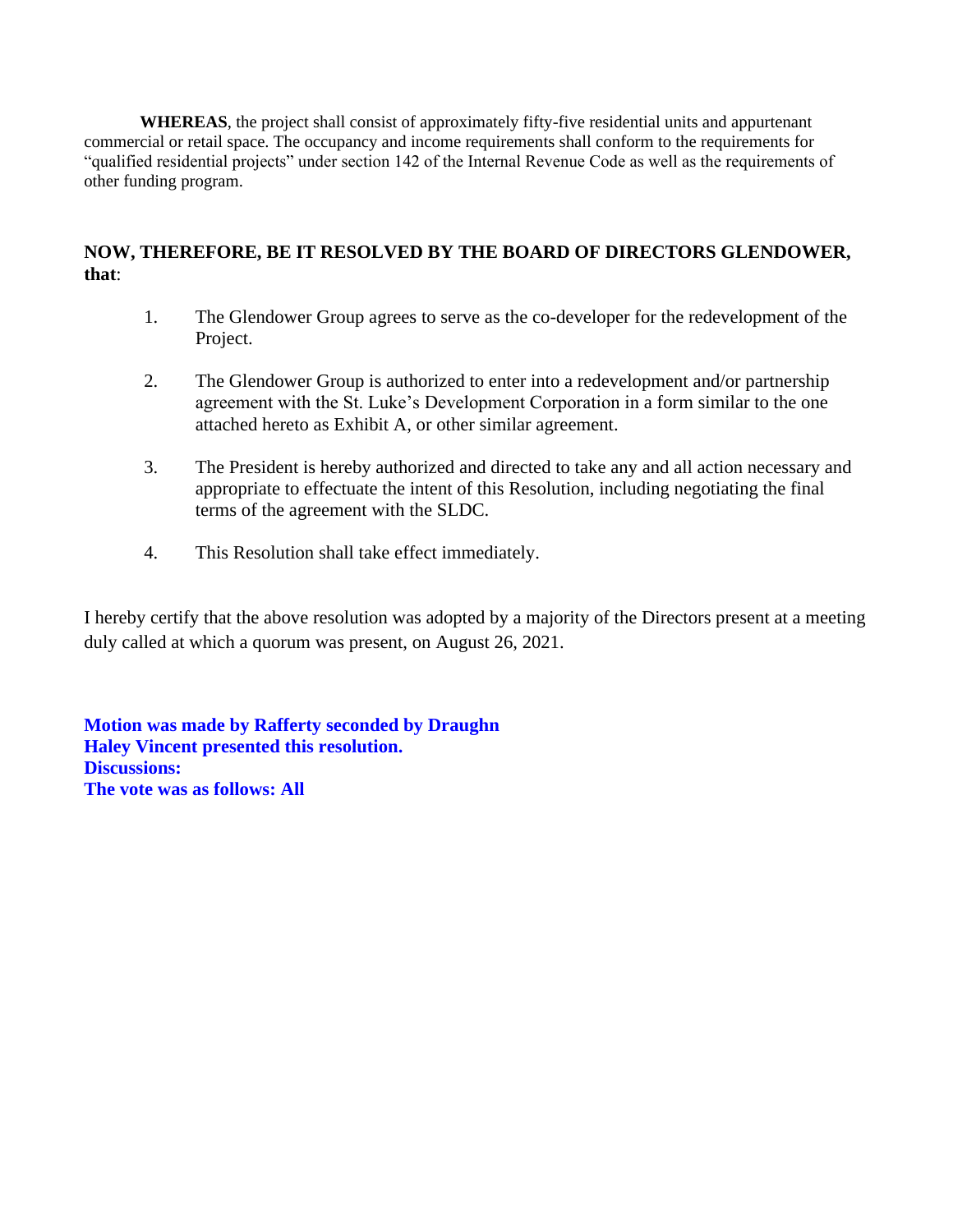#### **Resolution Number** GG-08-16/21R

# **AUTHORIZING 360 MANAGEMENT GROUP TO PROVIDE PROPERTY MANAGEMENT SERVICES FOR MILL RIVER CROSSING**

**WHEREAS,** as part of the Authority's strategic initiative to bring its mixed finance developments back under the control of the Housing Authority instead of third party property management companies, this resolution authorizes 360 Management Group to provide property management services to all phases of the newly redeveloped Mill River Crossing; and

**WHEREAS,** 360 Management Group submitted qualifications to the investors, lenders, Connecticut Housing Finance Authority (CHFA), and Department of Housing and Urban Development to determine if they are qualified to provide property management services for Mill River Crossing; and

**WHEREAS,** as an affiliated entity of the Housing Authority of the City of New Haven, they currently manage Eastview Terrace, Wilmot Crossing, Twin Brooks, RAD I, RAD II, RAD III, and RAD IV; and

**WHEREAS,** To continue to align with the Authority's strategic initiative to bring its mixed finance property management back under the control of the Housing Authority we are asking the board to approve 360 Management Group to provide property management services to all phases of the newly redeveloped Mill River Crossing.

# **NOW, THEREFORE, BE IT RESOLVED BY THE BOARD OF DIRECTORS OF THE GLENDOWER GROUP, INC.** that**:**

- 1) The President hereby authorizes 360 Orange Street to provide property management services to the newly redevelop Mill River Crossing.
- 2) This resolution shall take effect immediately.

I hereby certify that the above resolution was adopted by a majority of the Directors present at a meeting duly called at which a quorum was present, on August 26, 2021.

## **Resolution tabled**

**Motion was made by seconded by presented this resolution. Discussions: The vote was as follows: All**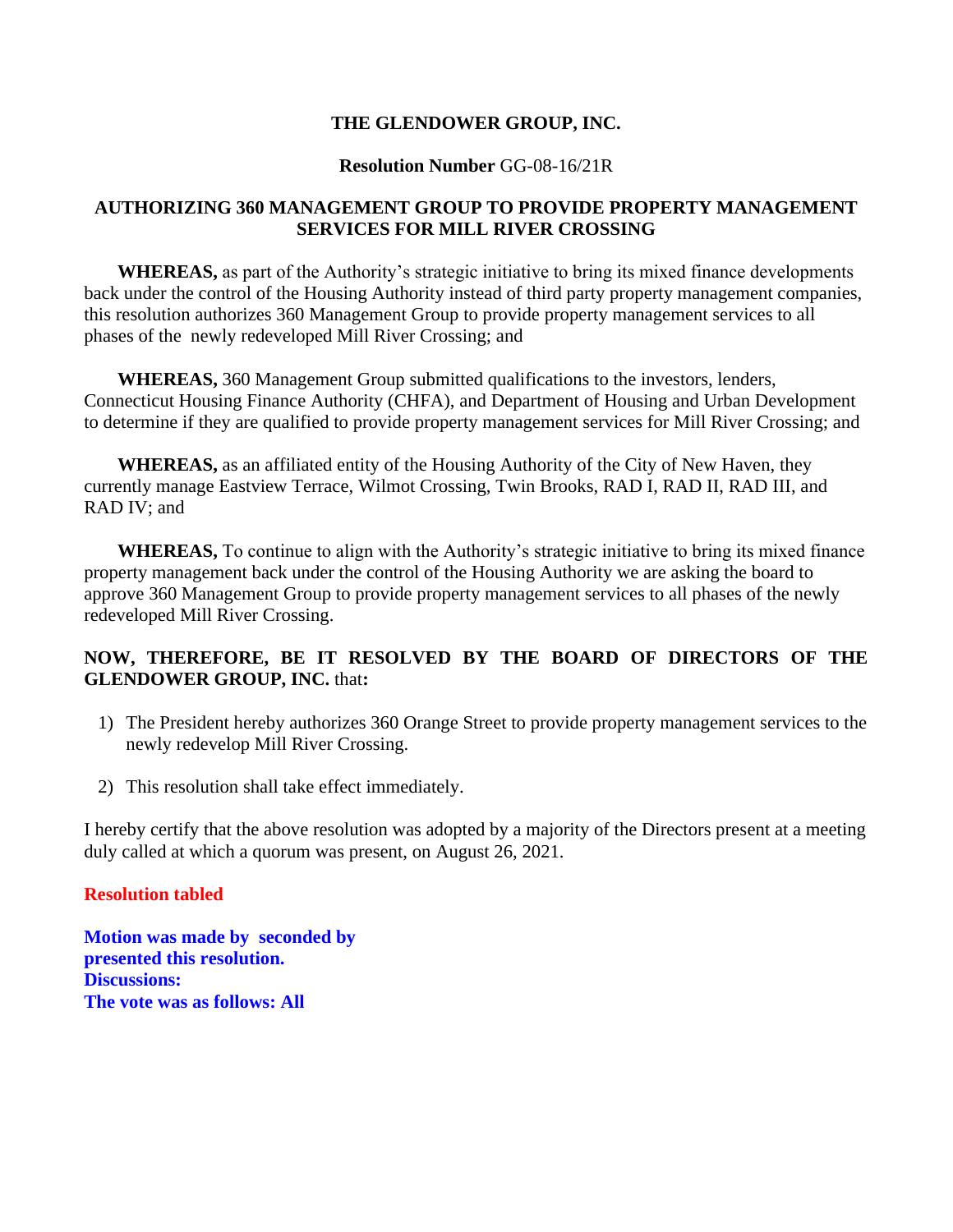### **Resolution Number** GG-08-17/21R

# **RESOLUTION AUTHORIZING THE EXECUTION OF A MANAGEMENT AGREEMENT BETWEEN 360 MANAGEMENT GROUP COMPANY AND GLENDOWER FARNAM COURTS I, LLC.**

**WHEREAS,** Glendower Farnam Courts I, LLC has need for property management and Low-Income Housing Tax Credit Compliance services; and

**WHEREAS,** on June 1, 2021, 360 Management Group, Co. replaced Evolve, Inc. as managing agent for Glendower Farnam Courts I, LLC; and

**WHEREAS,** the management agreement details the responsibilities of the managing agent as well as compensation terms; and

**WHEREAS,** Redstone, the investor, wishes to standardize the management fees across the development deals with ECC and Glendower; and

**WHEREAS,** Redstone proposed that the management fee is equal to six percent (6%) of gross revenue of the Development; provided however, one-third (2% of gross revenues) shall be paid subject to the availability of Net Cash Flow, in the order of priority set forth in Section 4.1 Distributions of Cash Flow of the Operating Agreement; and

**WHEREAS,** subject to the previous sentence, such fee shall be paid out of the Operating Account and treated as a Project expense. Such fees shall be payable on the first (1st) day of each month following the month in which the services were rendered; and

**WHEREAS,** such fee shall not be paid in the event there are insufficient funds in the Operating Account to pay all operating expenses and debt service payment for the Project; and

**WHEREAS,** The Glendower Group, Inc. is now seeking approval to formalize the Management Agreement with 360 Management Group, Co. Company as the managing agent for Glendower Farnam Courts I, LLC and to compensate 360 Management Group, Co. Company in the amount equal to six percent (6%) of gross revenue of the Development; provided however, one-third (2% of gross revenues) shall be paid subject to the availability of Net Cash Flow, in the order of priority set forth in Section 4.1 Distributions of Cash Flow of the Operating Agreement; and

**WHEREAS,** the management fee is consistent with projected management fees Redstone's 15 year operating proforma. **NOW, THEREFORE, BE IT RESOLVED BY THE BOARD OF DIRECTORS OF THE GLENDOWER GROUP, INC.** that**:**

1. The acting President hereby authorizes the compensation for 360 Management Group, Company in equal to six percent (6%) of Glendower Farnum Courts Phase I, LLC gross revenue; provided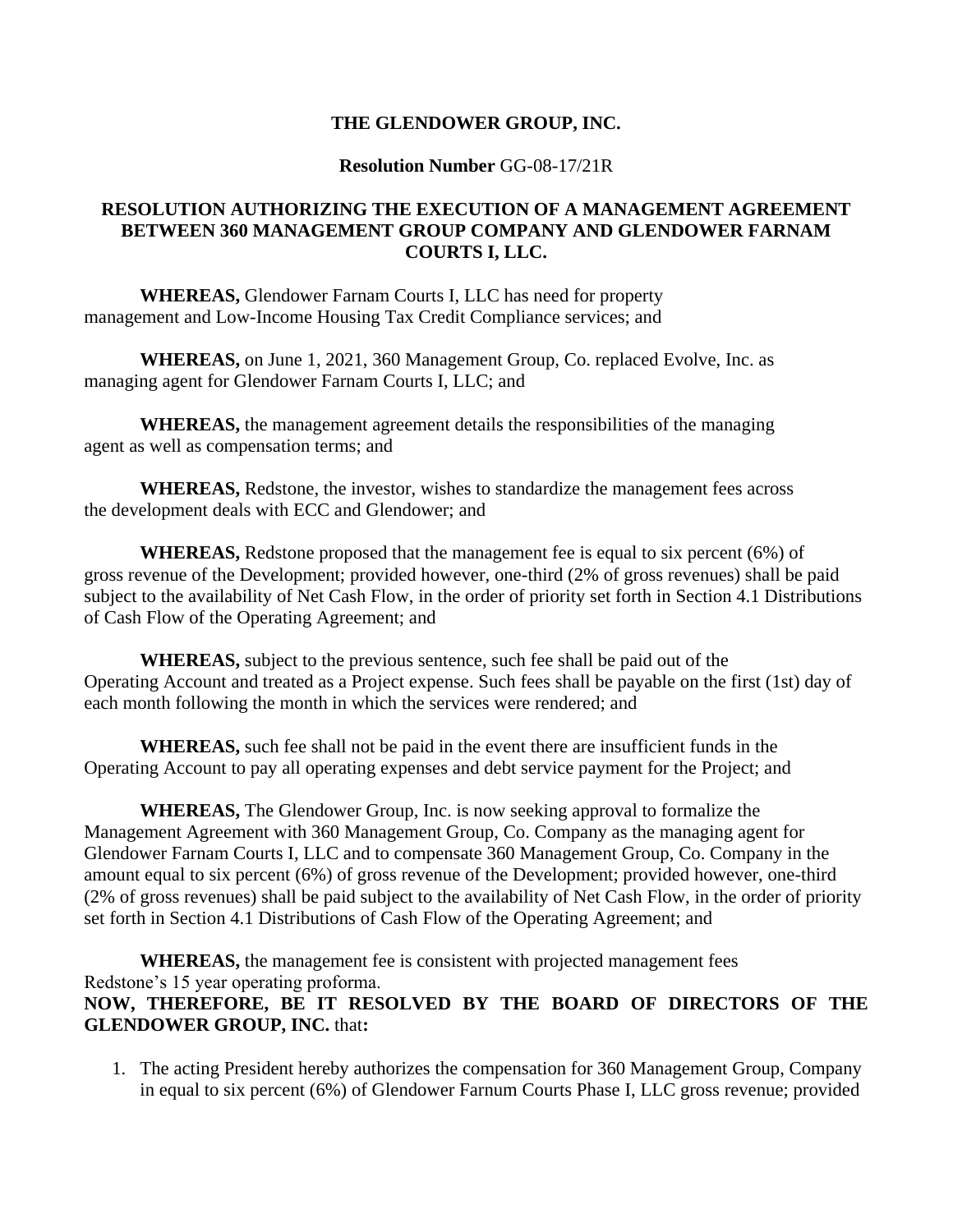however, one-third (2% of gross revenues) shall be paid subject to the availability of Net Cash Flow is authorized and the Interim President be and is hereby authorized, empowered and directed to act on behalf of The Glendower Group, Inc. to take all such actions as are necessary or as appropriate to cause to be prepared, execute and finalize, such terms as the acting President deems necessary and appropriate and in the best interest of The Glendower Group, Inc. the agreement contemplated hereby.

2. This resolution shall take effect immediately.

I hereby certify that the above resolution was adopted by a majority of the Directors present at a meeting duly called at which a quorum was present, on August 26, 2021.

**Motion was made by Rafferty seconded by Draughn Shenae Draughn presented this resolution. Discussions: The vote was as follows: All**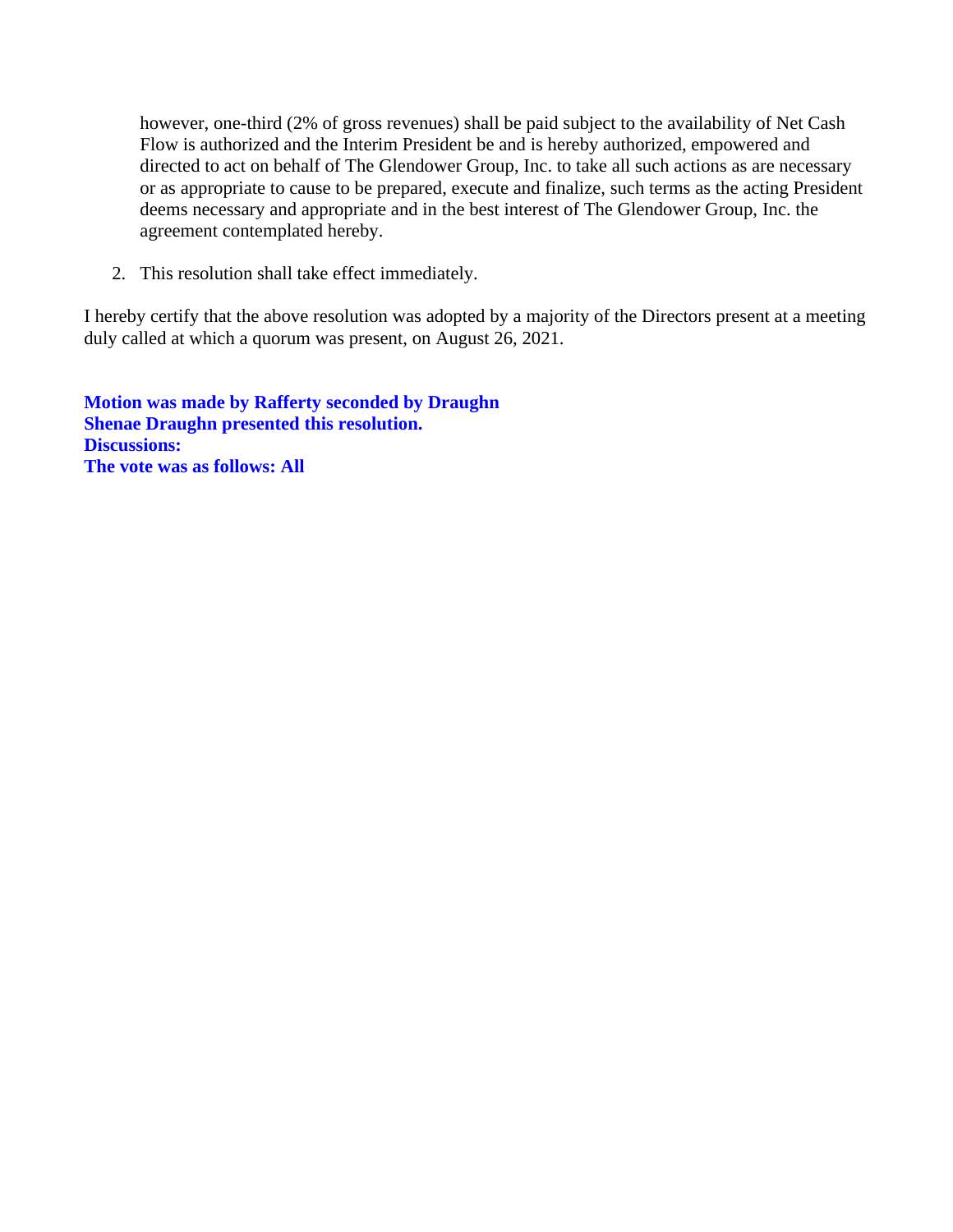### **Resolution Number** GG-08-18/21R

# **RESOLUTION AUTHORIZING THE EXECUTION OF A MANAGEMENT AGREEMENT BETWEEN 360 MANAGEMENT GROUP COMPANY AND GLENDOWER FARNAM COURTS II 4%, LLC**

**WHEREAS,** Glendower Farnam Courts II 4%, LLC has need for property management and Low-Income Housing Tax Credit Compliance services; and

**WHEREAS,** on June 1, 2021, 360 Management Group, Co. replaced Evolve, Inc. as managing agent for Glendower Farnam Courts II 4%, LLC; and

**WHEREAS,** the management agreement details the responsibilities of the managing agent as well as compensation terms; and

**WHEREAS,** Redstone, the investor, wishes to standardize the management fees across the development deals with ECC and Glendower; and

**WHEREAS,** Redstone proposed that the management fee is equal to six percent (6%) of gross revenue of the Development; provided however, one-third (2% of gross revenues) shall be paid subject to the availability of Net Cash Flow, in the order of priority set forth in Section 4.1 Distributions of Cash Flow of the Operating Agreement; and

**WHEREAS,** subject to the previous sentence, such fee shall be paid out of the Operating Account and treated as a Project expense. Such fees shall be payable on the first (1st) day of each month following the month in which the services were rendered; and

**WHEREAS,** such fee shall not be paid in the event there are insufficient funds in the Operating Account to pay all operating expenses and debt service payment for the Project; and

**WHEREAS,** The Glendower Group is now seeking approval to formalize the Management Agreement with 360 Management Group, Co. Company as the managing agent for Glendower Farnam Courts II 4%, LLC and to compensate 360 Management Group, Company in the amount equal to six percent (6%) of gross revenue of the Development; provided however, one-third (2% of gross revenues) shall be paid subject to the availability of Net Cash Flow, in the order of priority set forth in Section 4.1 Distributions of Cash Flow of the Operating Agreement; and

**WHEREAS,** the management fee is consistent with projected management fees in the Redstone's 15 Year Operating Proforma.

# **NOW, THEREFORE, BE IT RESOLVED BY THE BOARD OF DIRECTORS OF THE GLENDOWER GROUP, INC.** that**:**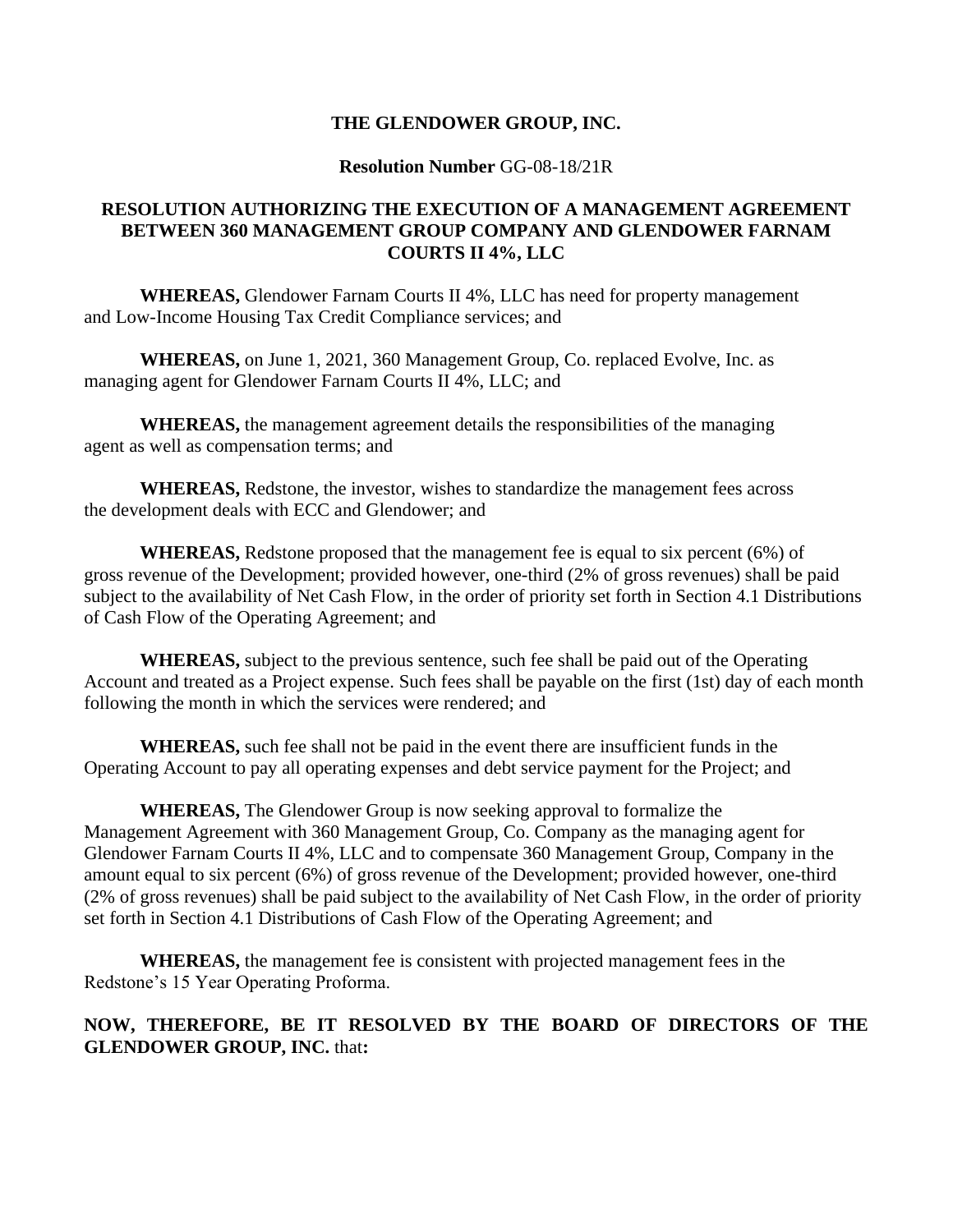- 1. The acting President hereby authorizes the compensation for 360 Management Group, Co. in equal to six percent (6%) of Glendower Farnam Courts II 4%, LLC gross revenue; provided however, one-third (2% of gross revenues) shall be paid subject to the availability of Net Cash Flow is authorized and the Interim President be and is hereby authorized, empowered and directed to act on behalf of The Glendower Group, Inc. to take all such actions as are necessary or as appropriate to cause to be prepared, execute and finalize, such terms as the acting President deems necessary and appropriate and in the best interest of The Glendower Group, Inc. the agreement contemplated hereby.
- 2. This resolution shall take effect immediately.

I hereby certify that the above resolution was adopted by a majority of the Directors present at a meeting duly called at which a quorum was present, on August 26, 2021.

**Motion was made by Rafferty seconded by Draughn Shenae Draughn presented this resolution. Discussions: The vote was as follows: All**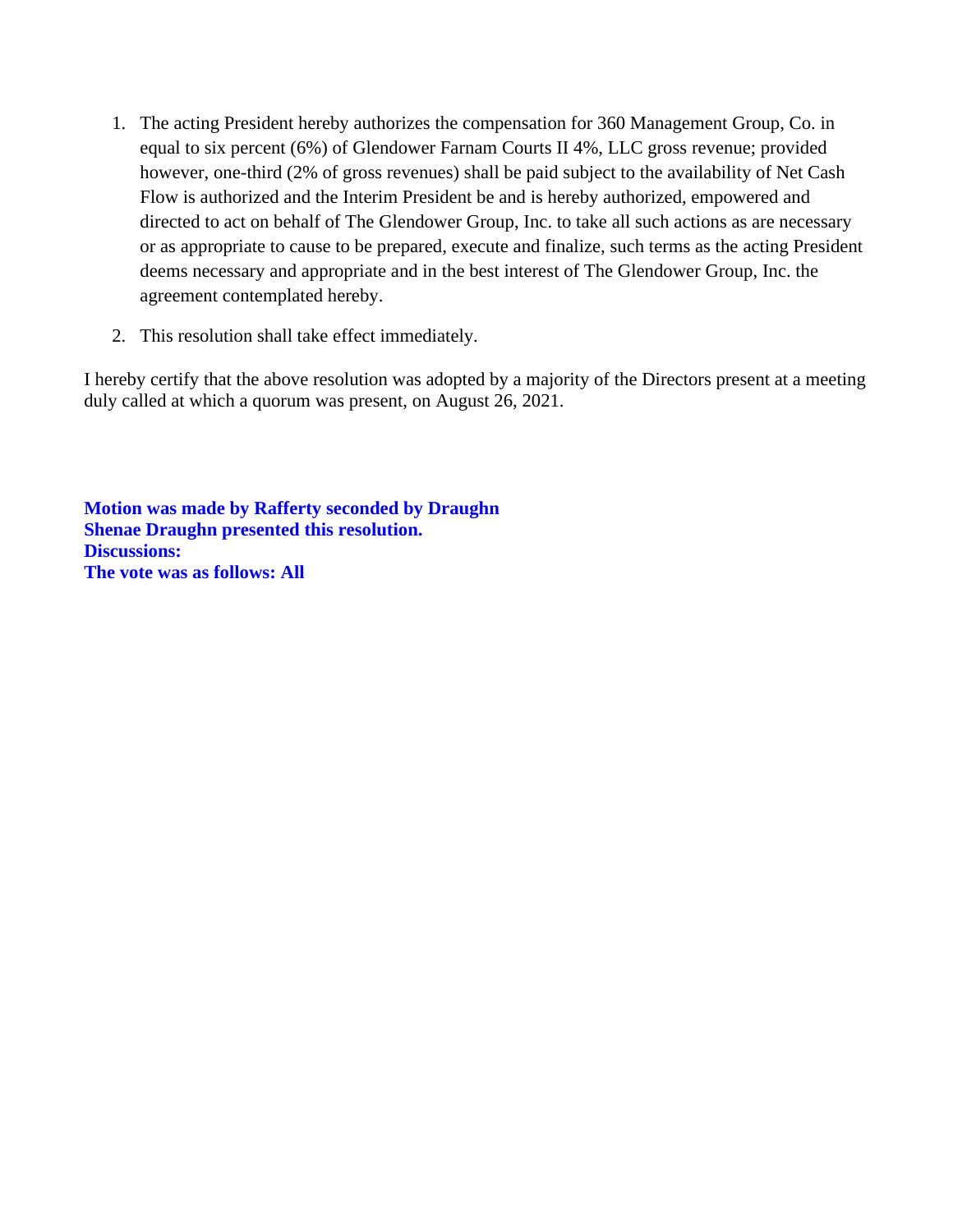### **Resolution Number** GG-08-19/21R

# **RESOLUTION AUTHORIZING THE EXECUTION OF A MANAGEMENT AGREEMENT BETWEEN 360 MANAGEMENT GROUP COMPANY AND GLENDOWER FARNAM COURTS II 9%, LLC**

**WHEREAS,** Glendower Farnam Courts II 9%, LLC has need for property management and Low-Income Housing Tax Credit Compliance services; and

**WHEREAS**, on June 1, 2021, 360 Management Group, Co. replaced Evolve, Inc. as managing agent for Glendower Farnam Courts II 9%, LLC; and

**WHEREAS**, the management agreement details the responsibilities of the managing agent as well as compensation terms; and

**WHEREAS,** Redstone, the investor, wishes to standardize the management fees across the development deals with ECC and Glendower; and

**WHEREAS,** Redstone proposed that the management fee is equal to six percent (6%) of gross revenue of the Development; provided however, one-third (2% of gross revenues) shall be paid subject to the availability of Net Cash Flow, in the order of priority set forth in Section 4.1 Distributions of Cash Flow of the Operating Agreement; and

**WHEREAS**, subject to the previous sentence, such fee shall be paid out of the Operating Account and treated as a Project expense. Such fees shall be payable on the first (1st) day of each month following the month in which the services were rendered; and

**WHEREAS,** such fee shall not be paid in the event there are insufficient funds in the Operating Account to pay all operating expenses and debt service payment for the Project; and

**WHEREAS,** the Glendower Group is now seeking approval to formalize the Management Agreement with 360 Management Group, Company as the managing agent for Glendower Farnam Courts II 9%, LLC and to compensate 360 Management Group, Co. in the amount equal to six percent (6%) of gross revenue of the Development; provided however, one-third (2% of gross revenues) shall be paid subject to the availability of Net Cash Flow, in the order of priority set forth in Section 4.1 Distributions of Cash Flow of the Operating Agreement; and

**WHEREAS,** the management fee is consistent with projected management fees in the Redstone's 15 Year Operating Proforma.

## **NOW, THEREFORE, BE IT RESOLVED BY THE BOARD OF DIRECTORS OF THE GLENDOWER GROUP, INC.** that**:**